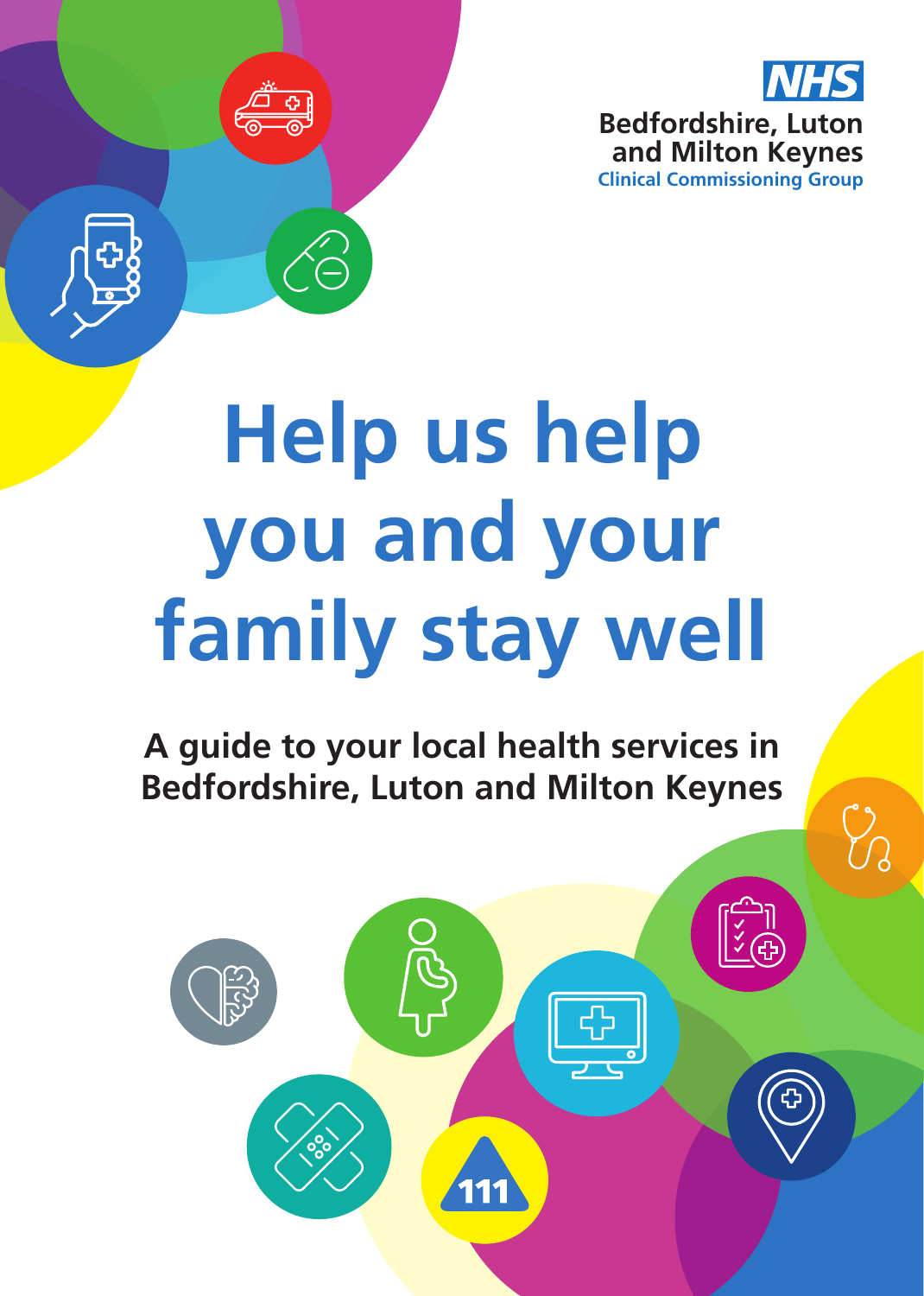# **With all the different ways to access health services, it can be confusing to know the best place to go.**

**Our guide can help you make the right choice.**



You can treat most minor illnesses and injuries at home.

Keep your medicine cabinet well-stocked with essentials like pain killers, antihistamine, cold and flu remedies, anti-diarrhoea and indigestion medicine. If you have children, make sure you've got the right medicines according to their age.



To use the app, you must be registered with a GP surgery in England and aged 13 or over. There are many things you can do on the app including:

- Use the NHS symptom checker
- Order your repeat prescriptions
- Get health advice
- See your test results and access other information on your health record
- See your NHS COVID vaccination status.

More information is available at **www.nhs.uk/nhs-app**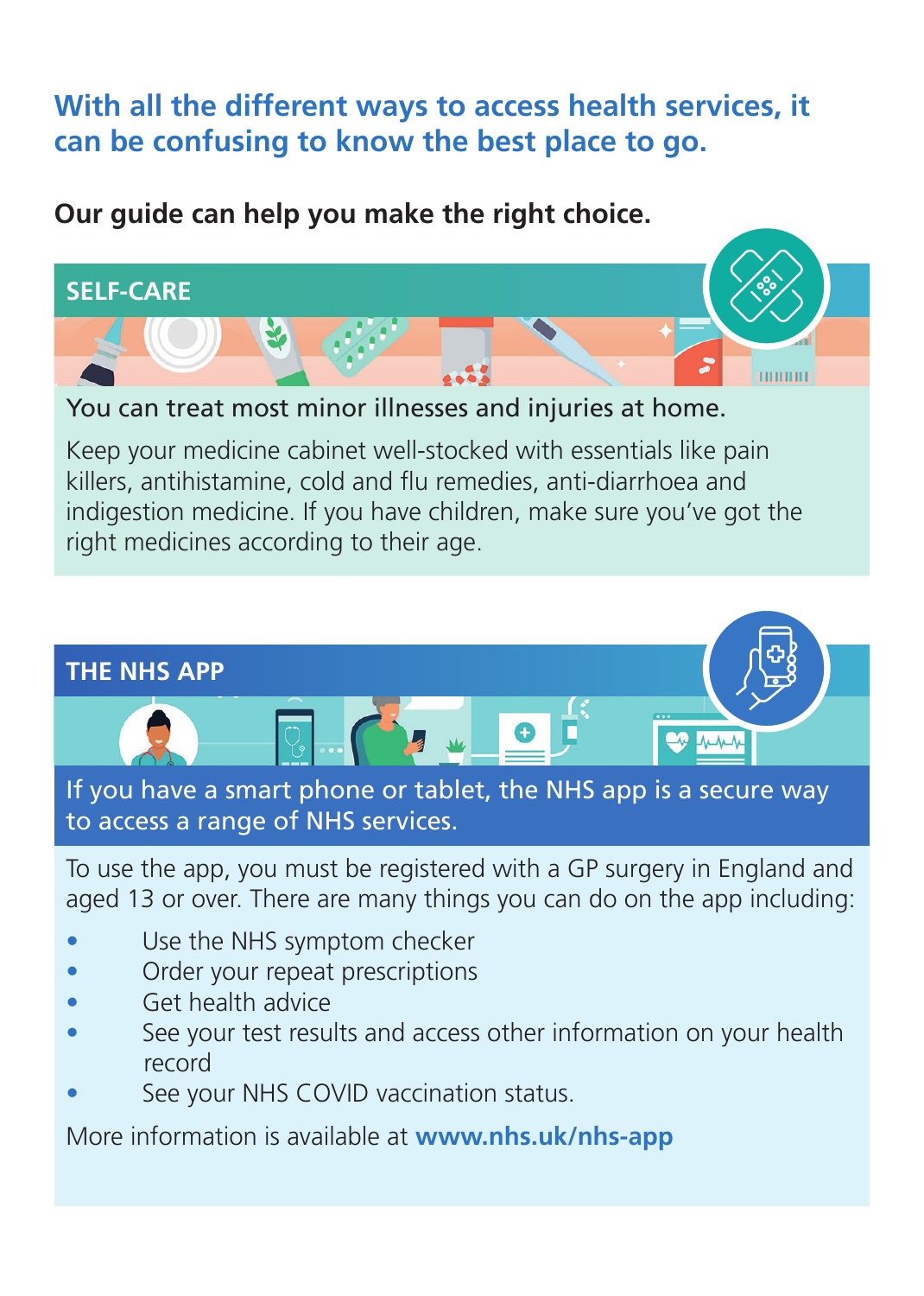

The NHS website **www.nhs.uk** provides lots of information to help you manage your health and wellbeing. This includes:

| A to Z guide to Health                  | A guide to health conditions, symptoms<br>and treatments, including what to do and<br>when to get help.                                                                  |
|-----------------------------------------|--------------------------------------------------------------------------------------------------------------------------------------------------------------------------|
| A to Z guide to Medicines               | Find out how your medicine works, how<br>and when to take it, possible side effects<br>and answers to your common questions.                                             |
| <b>NHS Services</b>                     | Find your nearest NHS services, including<br>pharmacies, GPs, dentists and A&E and<br>how to use their services.                                                         |
| <b>Living Well advice</b>               | Advice, tips and tools to help you make<br>the best choices about your health and<br>wellbeing.                                                                          |
| <b>Social care and support</b><br>guide | If you or someone you know needs help<br>with day-to-day living because of illness or<br>disability, the website explains your<br>options and where you can get support. |
| <b>Pregnancy</b>                        | A guide which includes information about<br>trying for a baby, pregnancy, labour and<br>birth.                                                                           |
| <b>Coronavirus (COVID-19)</b>           | Get NHS advice about COVID-19,<br>including symptoms, testing, vaccination<br>and self-isolation.                                                                        |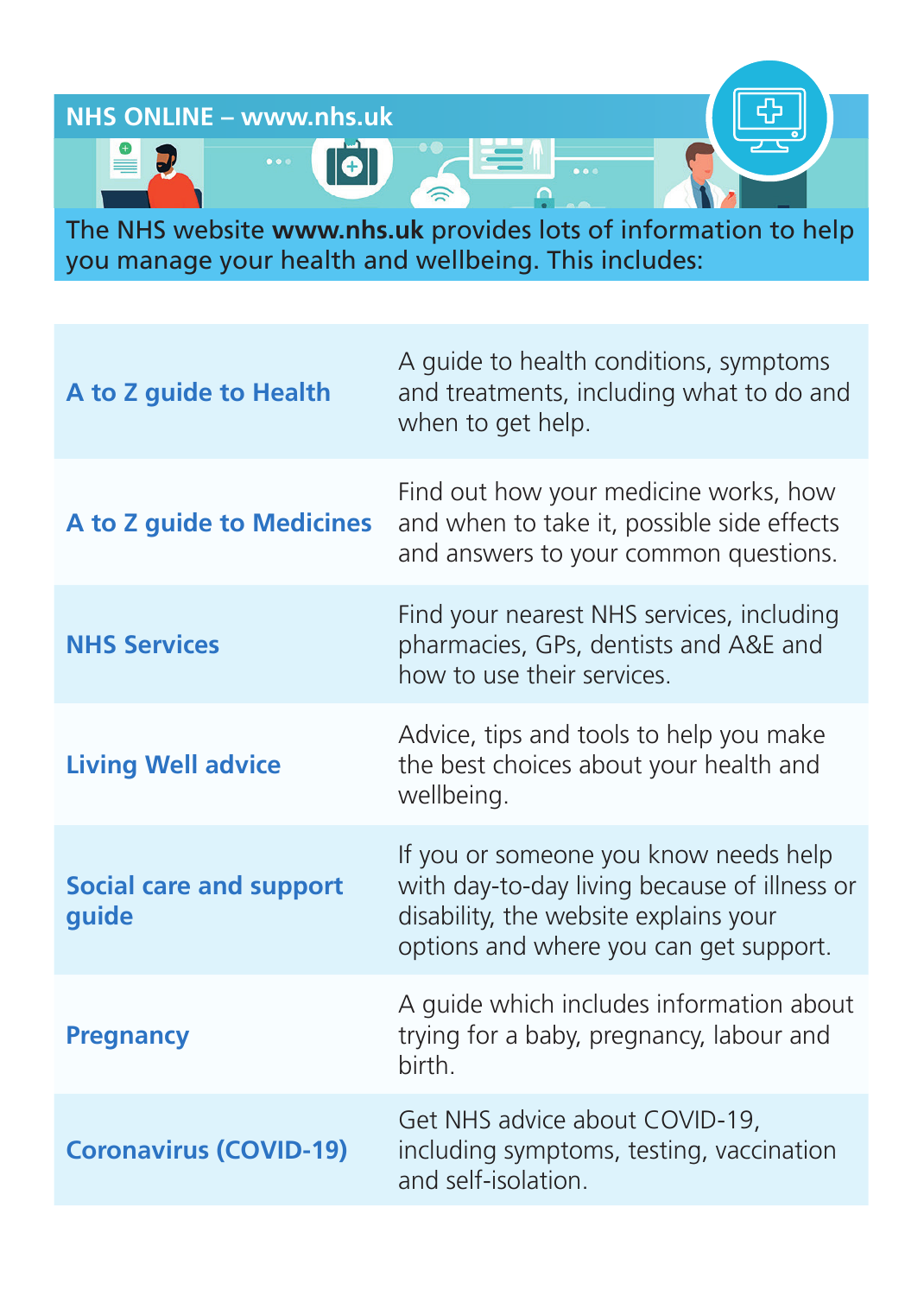

If you're suffering from a cold, cuts and grazes or minor illnesses, your pharmacist will be able to give you remedies, so you don't have to see a GP or nurse.

Your local pharmacist is trained to help you with the safe use of prescription, repeat prescription and over-the-counter medicines. Pharmacies are often open until late and at weekends, and many have a quiet area where you can talk to a pharmacist in private.



where you can 'self-refer', by contacting the provider directly.

# **THE MUSCULOSKELETAL SERVICE (MSK)**

If you have joint, muscle or bone problems, such as back, hips, knees, ankles and hands, you can self-refer to the local musculoskeletal (MSK) service. They can diagnose and treat your condition with physiotherapy or may refer you to another specialist medical team.

Your GP can make a referral, or if you live in Bedfordshire or Milton Keynes you can self-refer by visiting:

Bedfordshire: **www.circlehealth.co.uk/integratedcare/msk/phio/**

Milton Keynes: **www.connecthealth.co.uk/services/milton-keynes/** or call **01908 229432**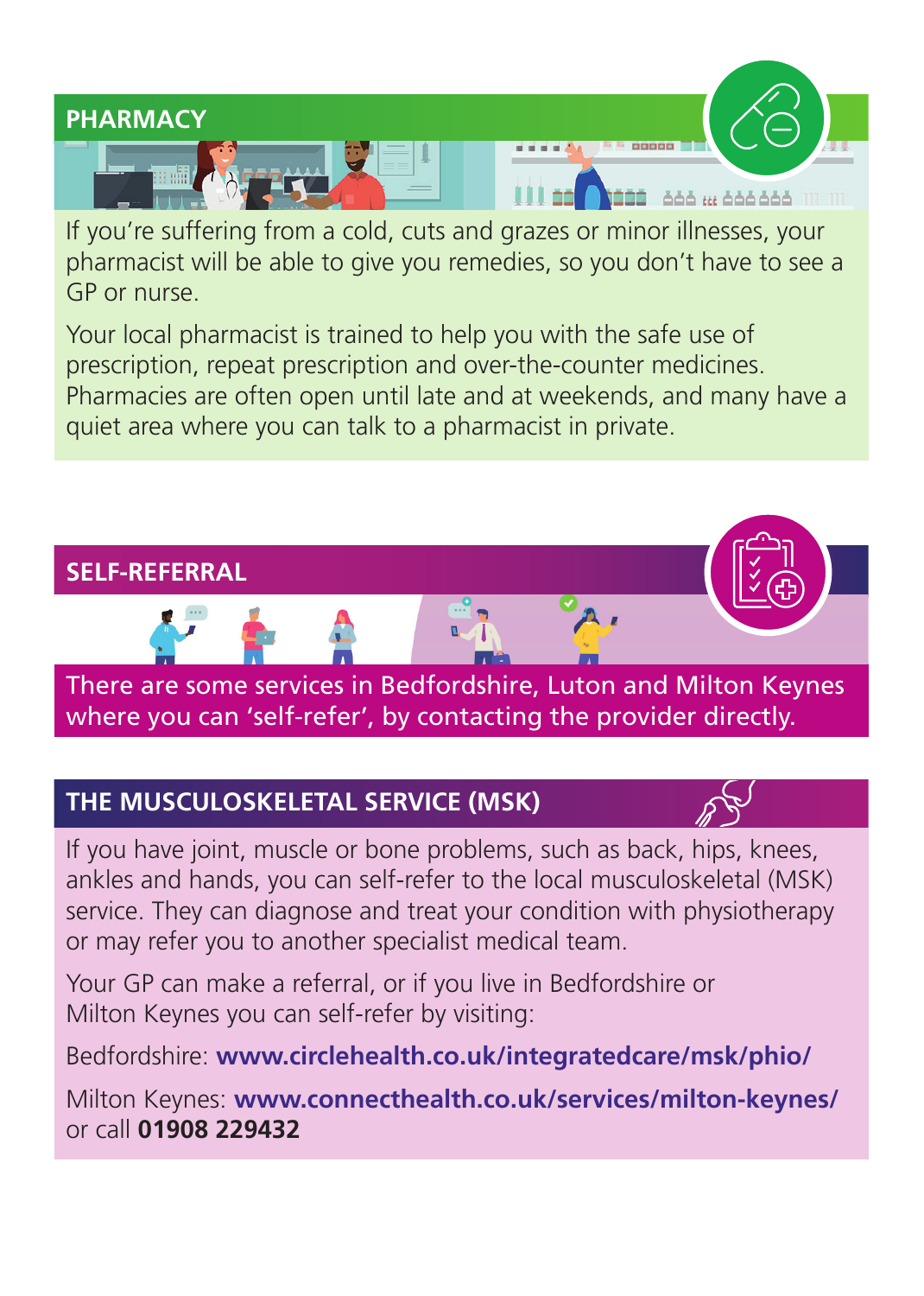# **COMMUNITY URGENT EYECARE SERVICES (CUES)**



The service provides urgent assessment and treatment for sudden onset eye problems. The following symptoms can be treated:

- Red or painful eye or eyelids
- Recently occurring flashes and floaters
- Recent and sudden loss of vision
- Foreign body in the eye.

This service is not an eye test and is not for people with long standing or major eye conditions that are being regularly monitored by an optometrist or hospital eye service. If you're experiencing contact lens issues, you should discuss these with your optician.

## The service is open 7 days a week between 8am and 8pm.

If you need to contact CUES, call **0800 316 9200**

For more information please visit **www.blmkccg.nhs.uk/community-urgent-eyecare-service-cues/** 

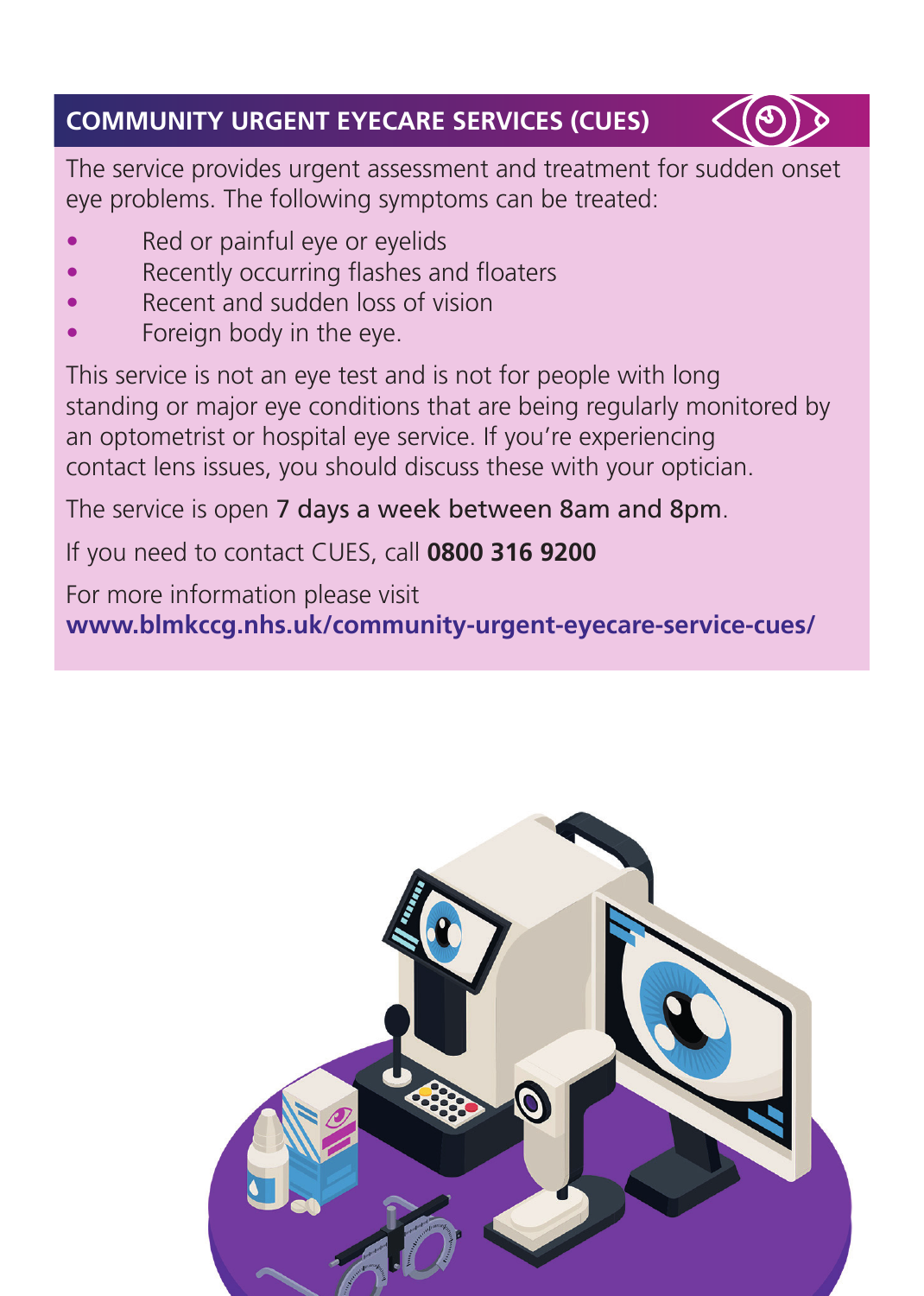## **WELLBEING SERVICE**



If you are aged over 18 and are not your usual self, because you feel worried, anxious or depressed about certain issues in your life, you can contact your GP or local wellbeing service. Our local wellbeing services provide a range of free and confidential talking therapies and specialist support to help you to feel better.

Bedfordshire: **www.bedfordshirewellbeingservice.nhs.uk** or call **01234 880400**

Luton: **www.totalwellbeingluton.org** or call **0300 555 4152**

Milton Keynes: **www.mktalkingtherapies.nhs.uk** or call **01908 725099**

Self-help materials including tips, guides, tools and activities are also available online: **www.nhs.uk/mental-health/self-help/** 

#### **LOCAL GP SERVICES**

If you've been unwell for more than 48 hours and need medical help, you can book an appointment with a healthcare professional at your GP practice.

When you contact the GP practice, you will be asked a number of questions to help direct you to the healthcare professional best suited for your health care needs.

GP practices provide many ways you can access their services including online consultations, telephone, video and face-to-face appointments.

If you have the NHS app you can use this to access some of the services available from your GP practice.

If you need a routine appointment in the evening or weekend, your practice may be able to book an appointment for you using Extended Access Services (these are appointments outside of normal surgery hours).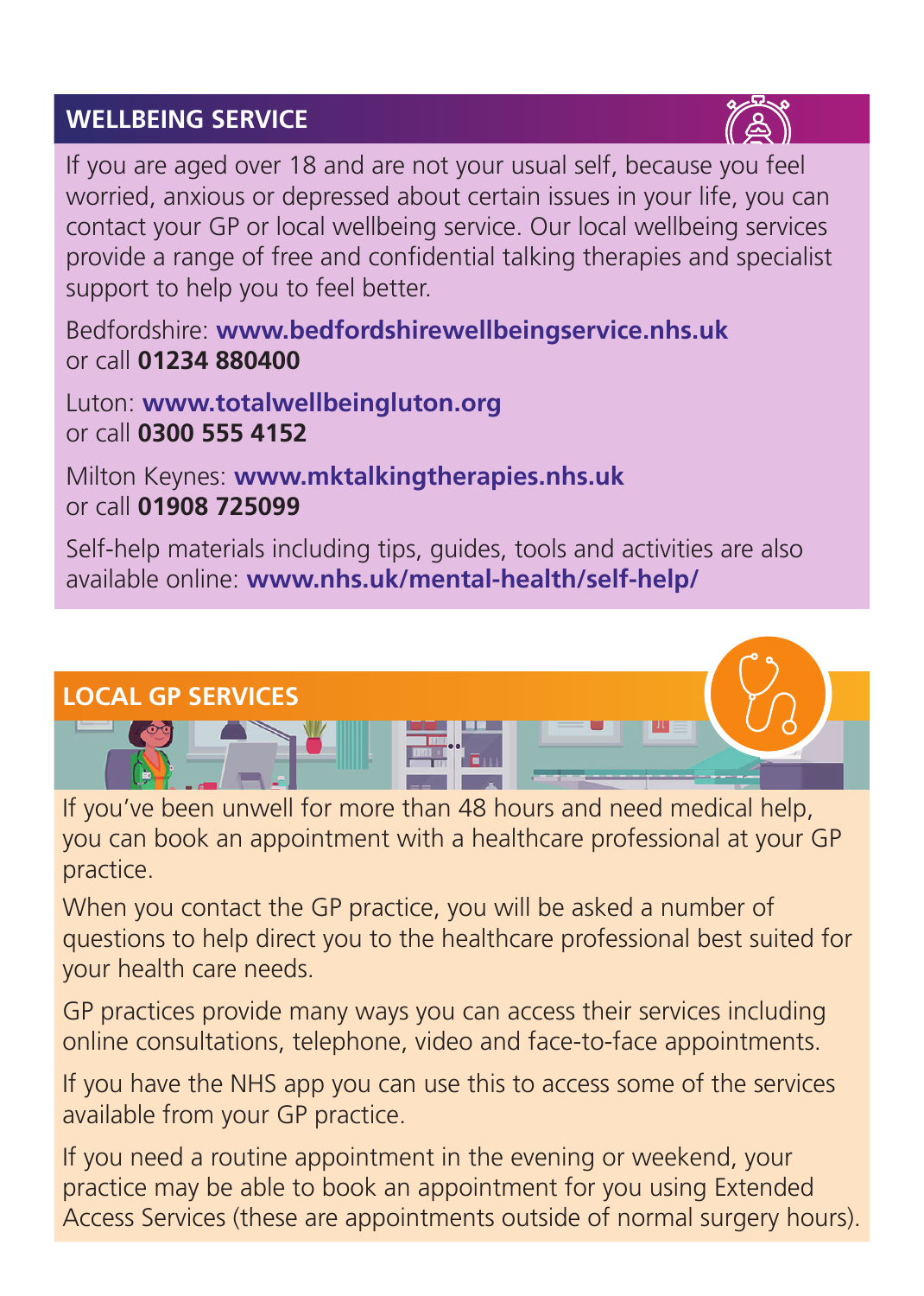

You can call **NHS111** for help with an urgent medical problem.

You can contact the NHS111 service online at **www.111.nhs.uk** or you can call **111**, 24 hours a day, 7 days a week.

Your symptoms will be assessed and you will be provided with healthcare advice. This may include:

- Self-care
- Visiting a pharmacy
- Contacting your GP practice
- Contacting an urgent treatment or walk-in centre
- Going to A&E.

If needed, NHS111 can also send an ambulance, or where available can also book appointment times to some services.

# **LOCAL URGENT CARE SERVICES**

If you are very unwell and have an illness or an injury that requires urgent attention, but it's **not an emergency** (an emergency is when it is life-threatening), NHS111 can make you an appointment at a local urgent treatment centre (UTC) or you can use a walk-in centre (WiC).

#### **Bedford UTC**

Bedford Hospital (Cauldwell Centre) Kempston Road MK42 9DJ

# **Service available:** 11am to 11pm 365 days a year (Appointments available via NHS111 if clinically appropriate)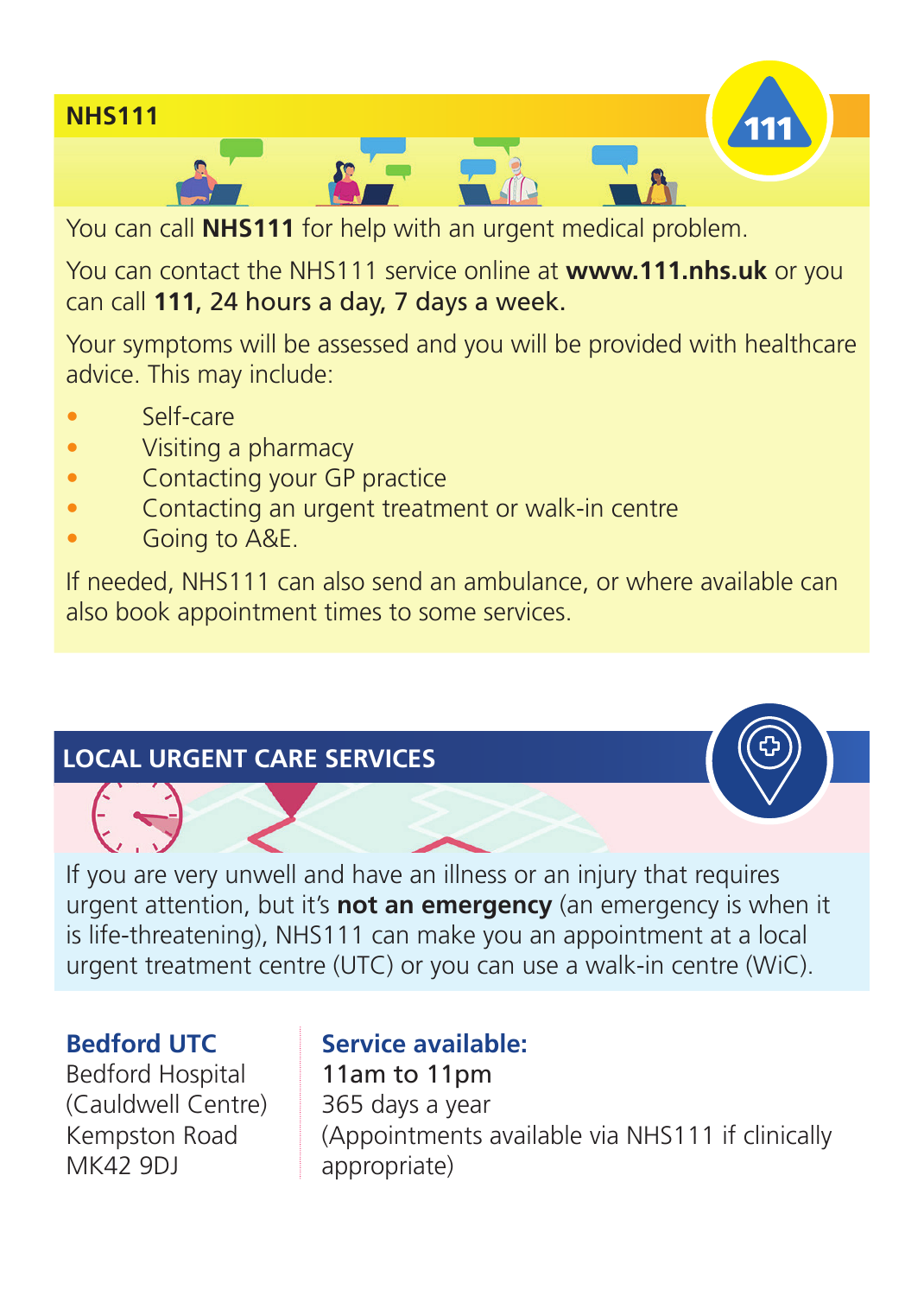#### **Putnoe walk-in centre**

93 Queens Drive Putnoe Bedford MK41 9JE

#### **Luton UTC**

Town Centre GP Surgery 14-16 Chapel Street Luton Bedfordshire LU1 2SE

## **Milton Keynes UCC**

Milton Keynes Hospital Standing Way Eaglestone Milton Keynes MK6 5NG

## Monday to Friday 8am to 2pm

Weekends and bank holidays 8am to 5pm

Every day (including weekends and bank holidays) 8am to 8pm Doors close at 6pm daily, after 6pm access is via NHS111 appointment only

Open 24 hours a day (Appointments available via NHS111 if clinically appropriate)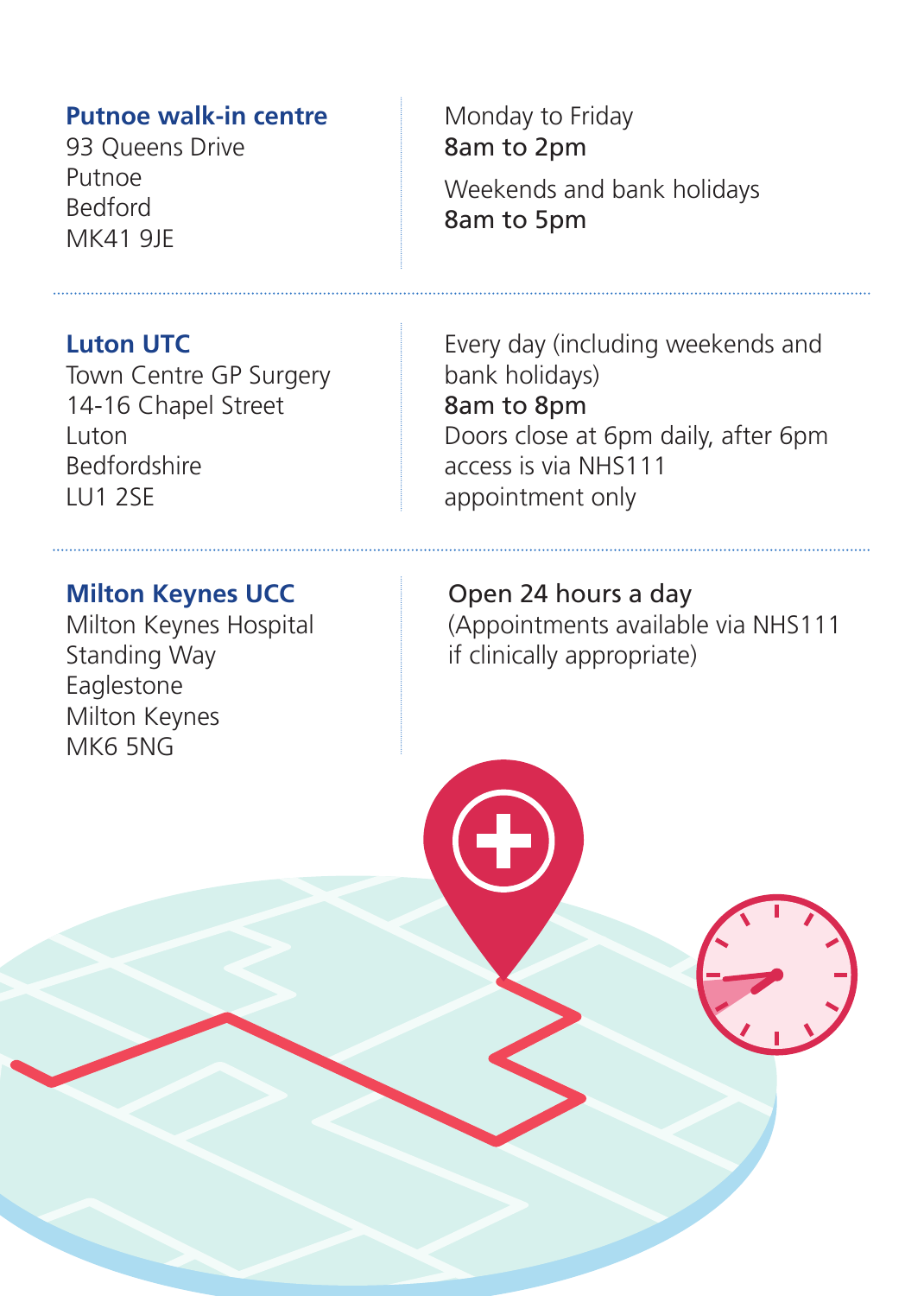#### **MENTAL HEALTH CRISIS**



If you are currently experiencing a mental health crisis or supporting someone in crisis and need urgent help, 24-hour support is available every day for adults, children or young people.

BLMK Mind Crisis Café (Adults 18+): Call **01525 722225**  (5pm to 11pm, 365 days a year)

Bedfordshire and Luton: call **111** and select option 2

Milton Keynes: call **111** or **0800 023 4650** for out of hours crisis support.



Our local hospitals and community midwives provide a range of services to support you through your pregnancy and birth.

You can refer yourself directly to maternity services through the hospital website using an online form. Alternatively, you can contact a midwife through your GP practice. It is important that you contact the service as soon as you find out you're pregnant to make sure you get all the information and support you need to have a healthy pregnancy. Your first appointment with a midwife should happen before you're 10 weeks pregnant.

If you need to contact the maternity services in an emergency, please call:

Bedford Hospital triage line: **01234 795805**

Luton and Dunstable Hospital triage line: **01582 502285**

Milton Keynes University Hospital Labour ward: **01908 996471**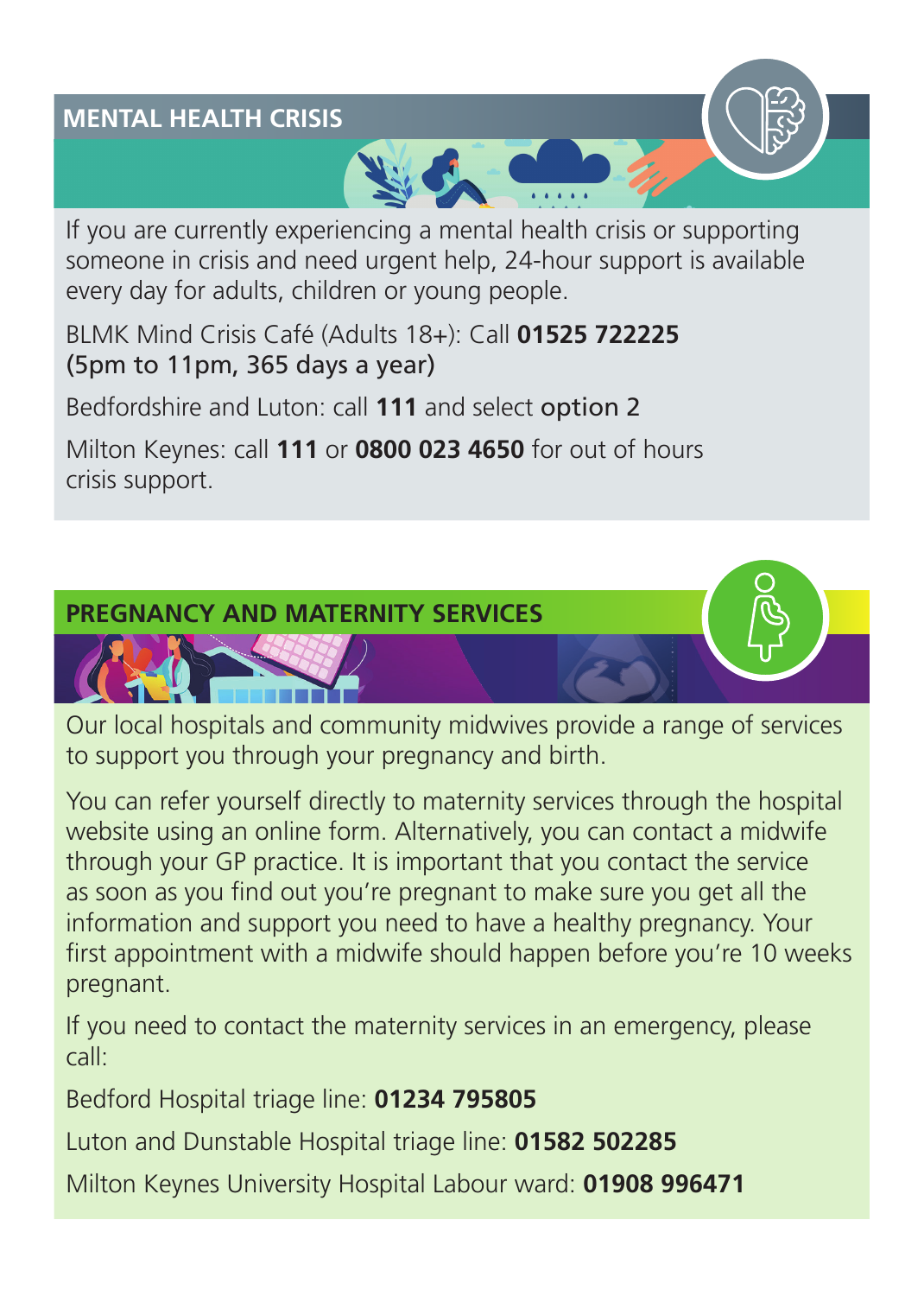# **ADVICE FOR PARENTS** As a parent you have

**Signs relating to:**

**great instincts, please do use them.**

**If you feel that your child is unwell, or you are unable to care for them, seek medical help. This could be your local pharmacist, NHS111, GP, an urgent treatment centre (UTC) or A&E.** 

| <b>Appearance</b>                                                                                                                                                                                                                                                                                                                                                                               | <b>Breathing/Chest</b>                                                                                                                                                  | <b>Hydration</b>                                                                                                                                                                                                                                                                                                                | <b>Temperature</b>                                                                                                                                                                                                                                                  |                                                                                                                                                                                                                                                                    |
|-------------------------------------------------------------------------------------------------------------------------------------------------------------------------------------------------------------------------------------------------------------------------------------------------------------------------------------------------------------------------------------------------|-------------------------------------------------------------------------------------------------------------------------------------------------------------------------|---------------------------------------------------------------------------------------------------------------------------------------------------------------------------------------------------------------------------------------------------------------------------------------------------------------------------------|---------------------------------------------------------------------------------------------------------------------------------------------------------------------------------------------------------------------------------------------------------------------|--------------------------------------------------------------------------------------------------------------------------------------------------------------------------------------------------------------------------------------------------------------------|
| • Normal skin, lips and tongue<br>colour<br>• Responding normally/still<br>smiling<br>• Stays awake or wakes up easily<br>• Normal cry or strong cry<br>· Mild pain e.g. earache,<br>tummy ache                                                                                                                                                                                                 | • Breathing<br>normally with<br>no wheeze<br>• Mild cough or<br>runny nose<br>without<br>affecting<br>breathing                                                         | • Baby feeding/child drinking<br>as normal or slightly<br>reduced<br>• Sick, but drinking and<br>keeping most fluids down<br>• Diarrhoea for less than 2<br>days<br>• Passing urine, normal<br>colour or slightly darker<br>than usual                                                                                          | • Mild temperature raised up<br>to 38°C (101°F) but<br>controlled if paracetamol is<br>given. Seek advice if<br>temperature continues for<br>3-5 days                                                                                                               | <b>GREEN - CARE AT HOME</b><br>• Your local pharmacist or<br>NHS111 can give advice<br>• Check www.nhs.uk<br>• Consider paracetamol<br>• Encourage rest and drinks, even if only in<br>small amounts                                                               |
| Child becoming worse/parents<br>more concerned<br>• Less activity/more sleepy than<br>usual<br>• Change in normal behaviour/<br>not acting in usual manner<br>· Irritable/no smile<br>Pain e.g. persistent severe<br>earache, severe tummy ache -<br>seek advice<br>Mild/moderate allergic reaction<br>- seek advice                                                                            | <b>Noisy</b><br>breathing/<br>wheezy/fast<br>breathing/<br>nasal 'flaring'                                                                                              | Drinking less than half of<br>usual amounts/vomiting<br>most feeds<br>• Less wet nappies than<br>usual/less urine or darker<br>concentrated urine<br>• For babies under 1 year -<br>sick more than 3 times in<br>24 hours, diarrhoea 6<br>times in 24 hours<br>For children 1 and over -<br>diarrhoea for longer than<br>2 days | • Over 3 months -<br>temperature over 39°C<br>$(102^{\circ} F)$<br>Persistent temperature for<br>more than 3-5 days or not<br>controlled by paracetamol -<br>seek advice                                                                                            | <b>AMBER - GP/NHS111</b><br>• Phone your GP for advice<br>and decision - this may be<br>by telephone/video or face<br>to face<br>• Call GP/NHS111 if concerned<br>• If worried, always seek advice                                                                 |
| • Collapse/unresponsive<br>• Hard to wake/floppy or listless<br>• Mottled blue or ashen skin<br>• Fitting (seizure) without a<br>temperature<br>• Severe allergic reaction/<br>anaphylaxis<br>• Rash that does NOT disappear<br>under pressure (glass test)<br>• Neck stiffness<br>• High pitched, weak or<br>continuous cry<br>• Bile stained sick (green)<br>• Bulging fontanelle (soft spot) | • Severe<br>difficulty in<br>breathing<br>• Grunting/very<br>fast breathing/<br>sucking in and<br>out between<br>ribs<br>Breathless -<br>unable to talk<br>in sentences | • Sunken fontanelle (soft<br>spot)<br>• Very little urine/dry nappies                                                                                                                                                                                                                                                           | • 0-3 months - temperature<br>over 38°C (101°F)<br>• Over 3 months -<br>temperature over 39°C<br>(102°F) and/or cold hands<br>or feet<br>• Any child with a<br>temperature below 36°C<br>(97° F)<br>• Any child with a high<br>temperature and fitting<br>(seizure) | <b>RED - URGENT HELP</b><br><b>REQUIRED</b><br>• Take your child to your<br>nearest A&E department<br>• CALL 999 FOR BREATHING DIFFICULTIES OR<br><b>A NON-BLANCHING RASH (rash</b><br>that does not fade and lose colour under<br>pressure - glass test)/COLLAPSE |